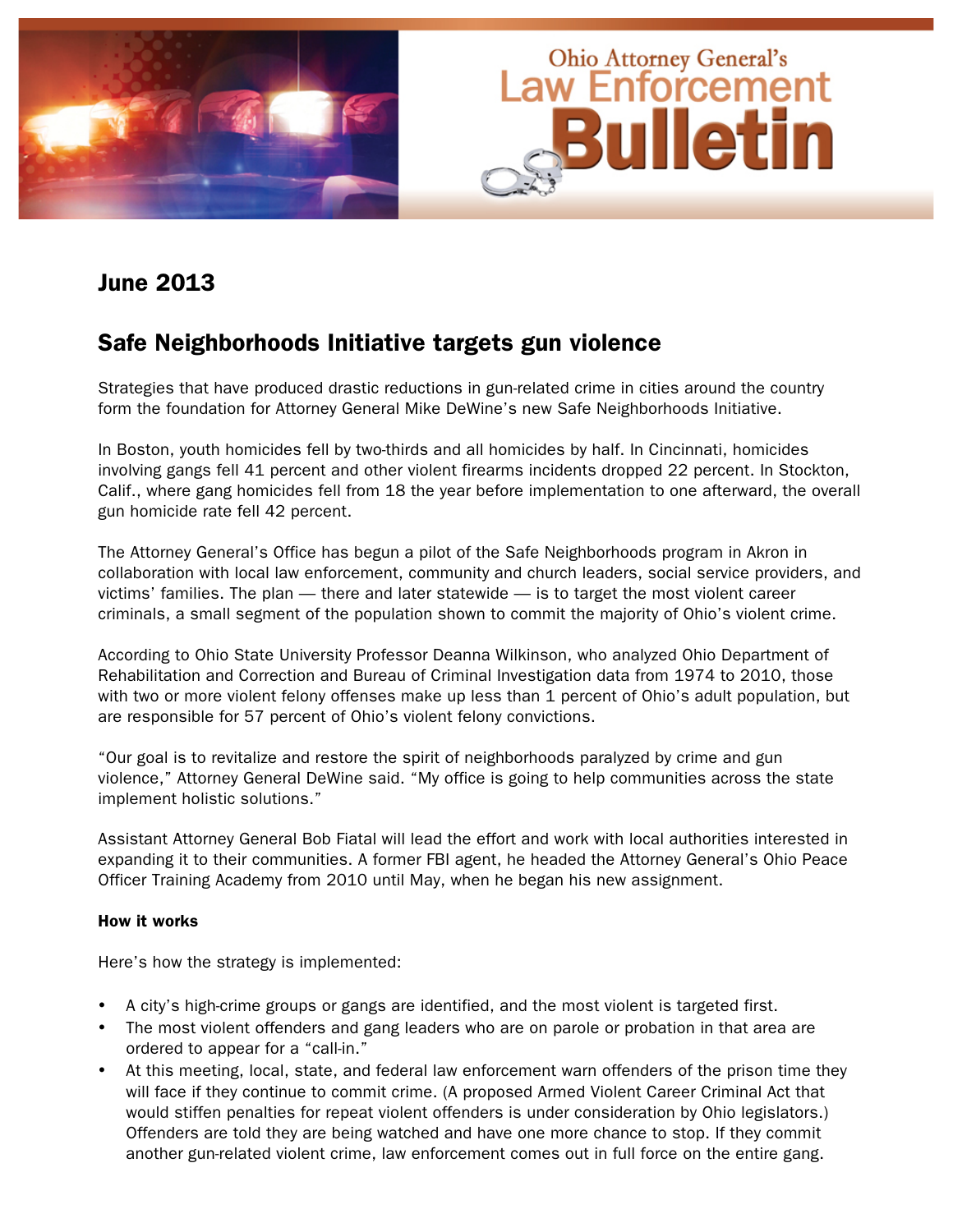- Clergy, community leaders, and residents who have lost family members also speak at the callins, sharing the community's plea that the violence end.
- Information on job training, alcohol and drug rehab, GED prep, and other social services is provided in a "one-stop shop" approach for those who want help.
- This same process is repeated with the next-most violent group and others as they are identified.

"The call-ins are an efficient and effective method of communicating the strategy's key message back to the entire universe of violent groups in the neighborhood," Attorney General DeWine said. "As these groups come to understand that violence by one may lead to law enforcement attention to all, the peer pressure that drives violence is reduced."

### Why it works

Three elements of the strategy address what really drives violence on the streets. First, it conveys that the community wants to see the violence end, values the offenders, and wants them to succeed. Second, it offers help to offenders who want it. And finally, it spells out specific and credible consequences for homicides and shootings directed at violent groups.

"This is more than an enforcement-based action. It's proactive work," Fiatal said. "We want to stop crime before it happens. The mindset in law enforcement has been to lock them up. And until a couple years ago, that's where I was, too. But it doesn't work in the communities we have now."

David Kennedy, director of the Center for Crime Prevention and Control at City University of New York's John Jay College of Criminal Justice, developed the model, first piloted as Operation Ceasefire in Boston in the mid-1990s. He has since worked with more than two dozen cities on firearms violence and drug market disruption initiatives.

Kennedy lays out the strategy  $-$  and the challenges of implementing and sustaining it  $-$  in his 2011 book, "Don't Shoot: One Man, a Street Fellowship, and the End of Violence in Inner-City America."

"It takes about 10 minutes to explain it," he writes. "… What we need to do is identify those core offenders, which is easy. Then we need to put together a core partnership of law enforcement, service providers, and community voices. If we can add strong figures close to the offenders parents, elders, 'influentials' — so much the better.

"We need to organize law enforcement so it can provide a clear, crisp, predictable strategic response, particularly to the groups … at the center of the action. We need to organize the social services and the community voices. We need to build a sustained relationship between the partnership and the streets in which we clearly, crisply, and repeatedly spell out standards, opportunities, and consequences. And in order to do all that, we need to undo the worst of the toxic rift between law enforcement and the neighborhoods."

Cincinnati is among cities that have worked with Kennedy to reduce gun violence. It implemented the Cincinnati Initiative to Reduce Violence (CIRV) in 2007 after the homicide rate rose from 41.3 per year in the 1990s to 88 in 2006. Loosely modeled after Operation Ceasefire, the program produced impressive results, including a 41 percent drop in gang-related homicides in the 42 months after its implementation, according to University of Cincinnati researcher Robin Engel, who has been involved from the start.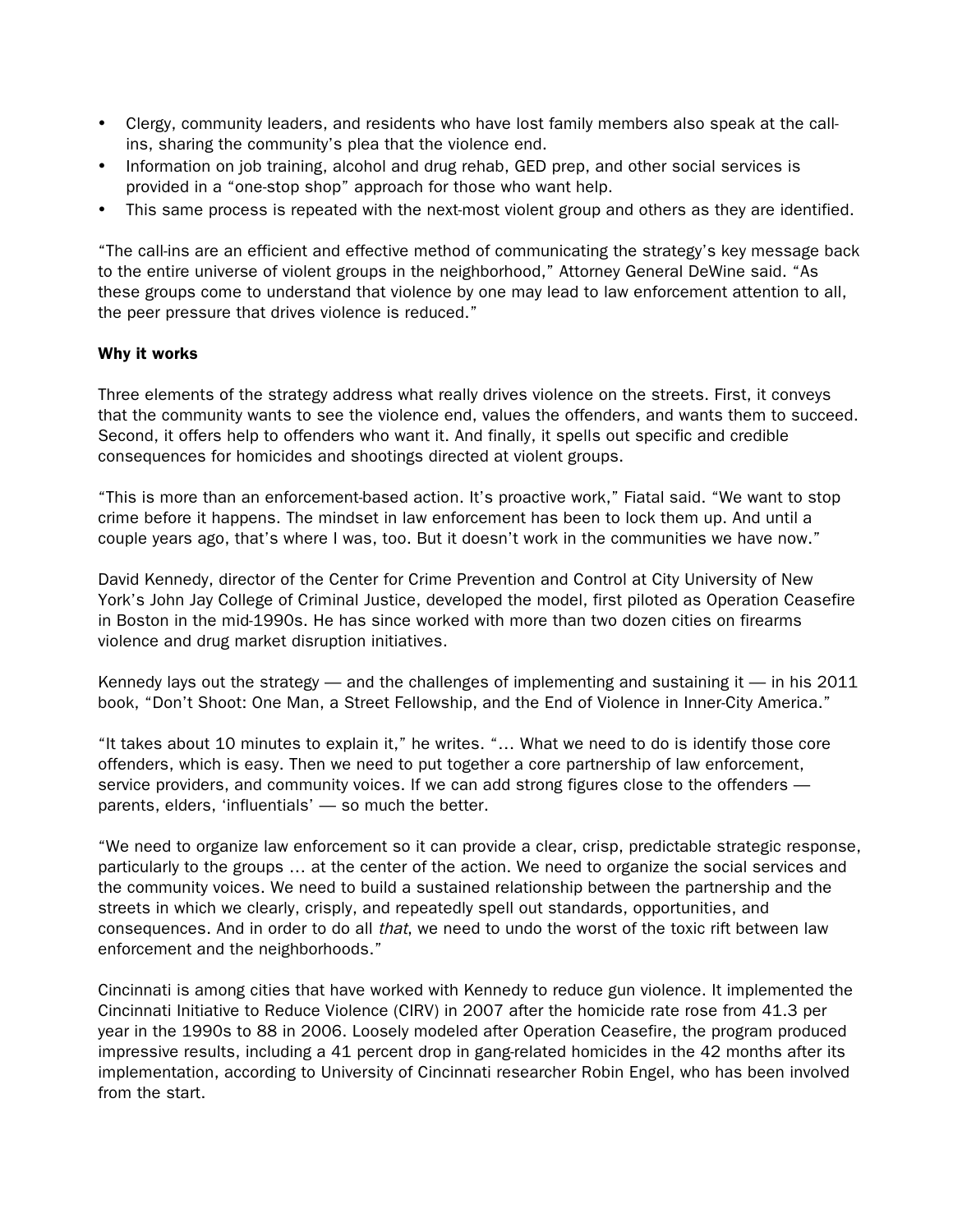Sustaining such gains can be a challenge, and that's been the case in Cincinnati, Engel said, noting that a recent increase in gang-related homicides has coincided with changes in CIRV leadership, the loss of critical partnerships, and reduced funding.

Cincinnati Assistant Police Chief James Whalen supports the concept. "The application of focused deterrence principles to gun violence saves lives," he said. "It's a technique that we've employed here that has been very effective for us. It's a work in progress, and it requires constant attention and adjustment, but we've been very satisfied with the results."

#### AG provides additional resources

As part of the Safe Neighborhoods Initiative, the Attorney General's Office has designated \$7 million for grants to fund community efforts that offer alternatives to violence. The grants will fund social service and community programs.

"It is important that these neighborhoods have necessary social services available to help offenders get on a new track and get their lives turned around," Attorney General DeWine said.

The Bureau of Criminal Investigation (BCI) also will play a role. Criminal intelligence analysts can help establish data baselines, measure results, and identify patterns of gang activity, violent crimes, and firearms use to complement local agencies' efforts. Agents can provide advanced crime scene reconstruction to identify locations where shots were fired and conduct forensic investigations of crime scenes.

BCI also can provide a "virtual command center" for local coordination, and agents can be part of a visible presence when violent crimes occur. In addition, BCI will collect data on gang activities to contribute to a statewide strategy for reducing violent gang activity.

"Some of the concepts of the group violence reduction strategy have been tried in Ohio cities previously. What the Attorney General's Office can bring to the table are resources and continuity that can help sustain these efforts over the long haul," Fiatal said.

#### For more information

- For details on the Safe Neighborhoods Initiative, contact Bob Fiatal at Robert.Fiatal@OhioAttorneyGeneral.gov or 216-787-3030.
- Read "Don't Shoot: One Man, a Street Fellowship, and the End of Violence in Inner-City America" by David Kennedy.
- Visit the National Network for Safe Communities website at www.nnscommunities.org.

### Trainings help officers speak to and for abused children

Two upcoming training opportunities can help law enforcement officers enhance their ability to speak to and for abused children. The trainings, provided by the Ohio Attorney General's Office in coordination with the National Child Protection Training Center, also can benefit prosecutors, victim advocates, and social workers.

[When Words Matter: Emerging Issues in Forensic Interviewing](http://cl.publicaster.com/ClickThru.aspx?pubids=177%7c70469%7c10258%7c16762&digest=8RT4i6WD4i7SZYohO0gAFA&sysid=1)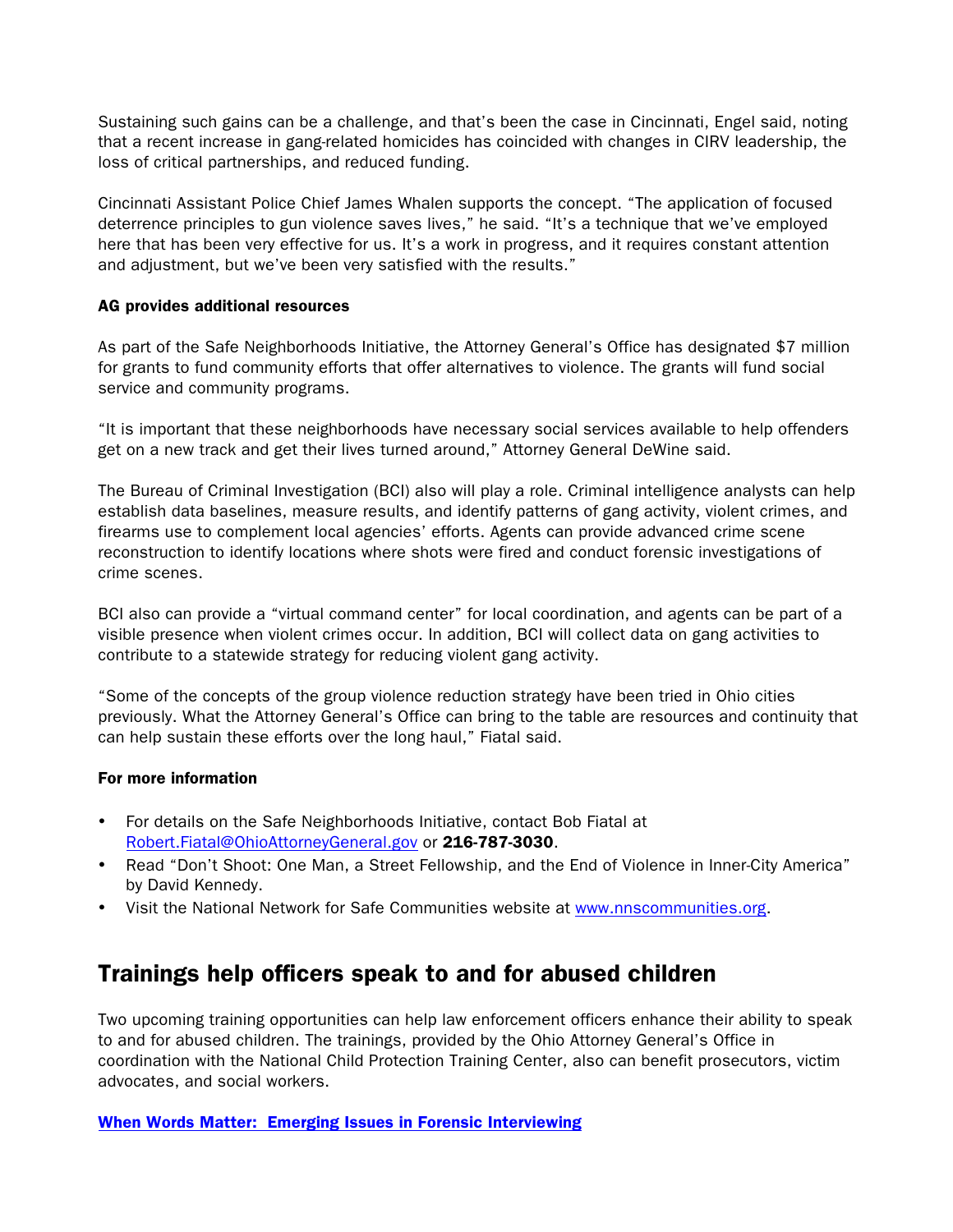When Words Matter is the largest annual conference for forensic interviewers in the United States. It is designed to extend the concepts taught at five-day forensic interviewing courses. The conference is ideal for child protection professionals, forensic interviewers, law enforcement officers, prosecutors, social workers, and medical or mental health professionals who work with maltreated children.

Dates: July 29–Aug. 1, 2013 Location: Hilton Columbus Downtown Fees and Scholarships:

- \$300 Early Bird Registration (through June 30)
- \$350 Standard Registration (through July 26)
- \$375 Late Registration (after July 27)
- Click here for information on limited registration scholarships made possible by the Ohio Attorney General's Office

### Finding Words Ohio: Interviewing and Preparing Children for Court

This five-day course gives participants a chance to learn the necessary skills to conduct a competent investigative interview of a child abuse victim. The training includes lecture and discussion, review of videotaped interviews, skill-building exercises, and an interview practicum. It is appropriate for investigative teams of child protection professionals, forensic interviewers, law enforcement officers, prosecutors, and social workers.

Dates: Oct. 21–25, 2013 Location: Center for Family Safety and Healing at Nationwide Children's Hospital, Columbus Fee: \$100

For more information: Visit the [Ohio Attorney General's website.](http://www.ohioattorneygeneral.gov/FindingWords) If you have additional questions, contact the Attorney General's Crime Victim Services, 614-644-8694, or at VictimServiceProviderTrainings@OhioAttorneyGeneral.gov.

# Registration opens for School Safety/Crisis Management **Conference**

A School Safety/Crisis Management Conference addressing emergency management and planning along with recommended steps to take before, during, and after an emergency is scheduled for Aug. 19 in Columbus.

Law enforcement, public safety, and education officials are urged to attend the conference, sponsored by the Ohio Attorney General's Office, the U.S. Department of Education, and the Buckeye Association of School Administrators (BASA). It will take place from 8 a.m. to 2:45 p.m. Monday, Aug. 19, at the Renaissance Hotel, 50 N. Third St., Columbus.

Speakers will include Susan Graves, a school emergency management trainer for the U.S. Department of Education; Arthur Cummins, a trainer for the International Critical Incident Stress Foundation; and Marleen Wong, a University of Southern California associate dean who has helped develop recovery programs for schools throughout the U.S. and abroad. Ohio Attorney General Mike DeWine will provide an update on his office's work on school safety issues.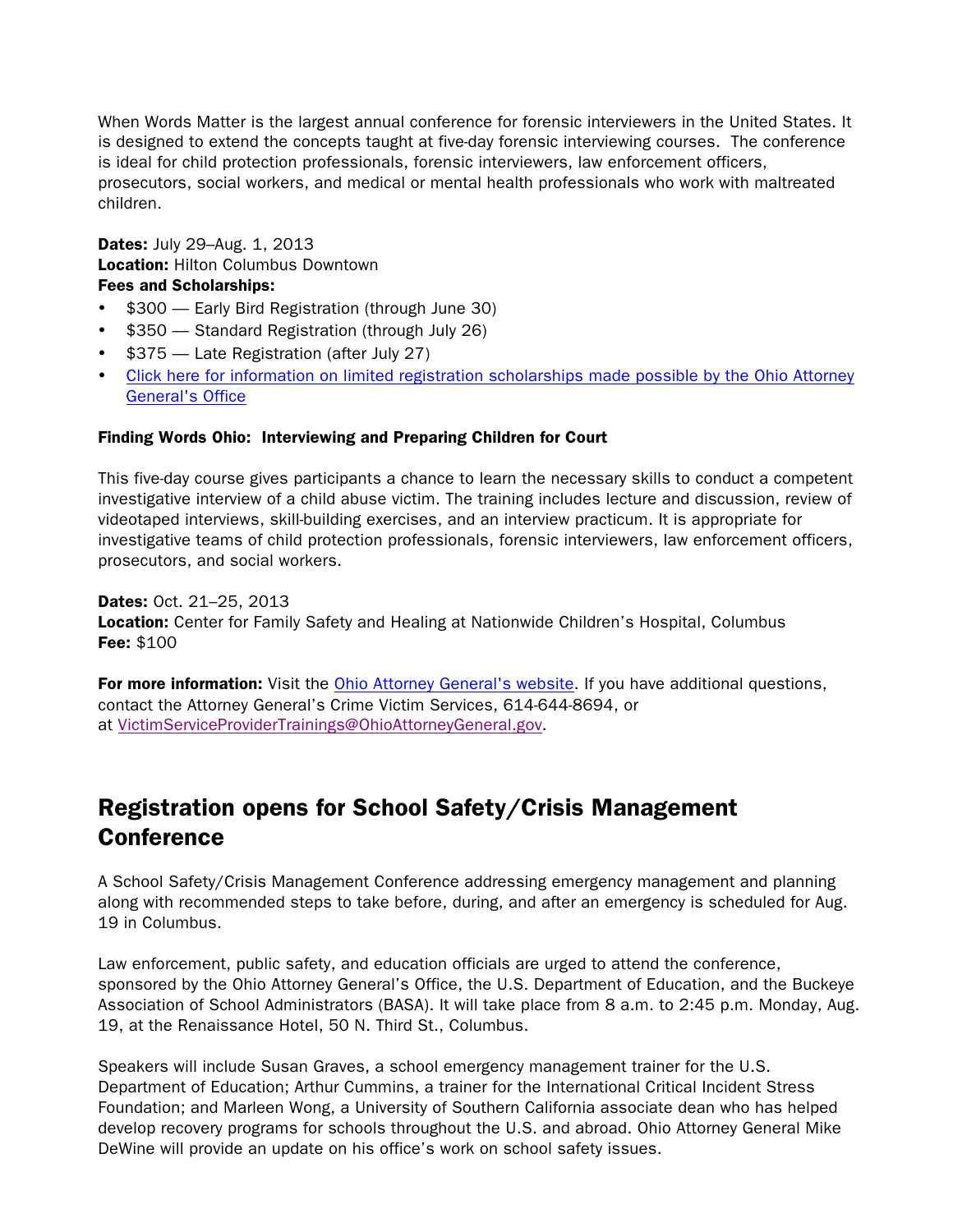For a full agenda and to register online, visit www.basa-ohio.org and click on the Events tab. The \$159 per person conference fee covers materials, breakfast, lunch, dinner, and parking. For more information, contact BASA at 614-846-4080.

### Maryland v. King, U.S. Supreme Court, June 3, 2012

The U.S. Supreme Court has affirmed the constitutionality of taking DNA samples from felony arrestees. This case confirms the validity of the Ohio law that established the requirement for felony arrestees to submit DNA samples beginning in July 2011.

Visit the [U.S. Supreme Court](http://www.supremecourt.gov/opinions/12pdf/12-207_d18e.pdf) website to view the entire opinion.

### Smith v. Stoneburner, U.S. Sixth Circuit Court of Appeals, May 10, 2013

**Quick Summary:** This case should be a must-read for officers trying to understand how courts view sometimes skeptically — an officer's actions that intrude on individual liberty. Although this case turns on the complex legal question of qualified immunity, it is a candid view of how courts seek to protect individual liberty from undue police intrusion.

**Facts:** Charles Smith shoplifted a \$14.99 cell phone charger from a Walgreens store. He was watched on video, seen by eyewitnesses, and detained; but he refused to stay in the store and walked back to his house (which apparently was within sight of the Walgreens). Two officers responded, reviewed the evidence, and went to Smith's house to speak to him. There they met Smith's 19-year-old younger brother, Logan, and asked if they could enter the house. Logan said he'd ask his mother and told them to wait on the back deck.

When Logan went into the house, Officer Stoneburner followed him inside, and Logan gave him a "Why are you coming in the house? I told you to wait outside" look. Eventually, Logan, Smith, and their mother, Donnetta, all went outside to the deck to talk to the officers. The officers questioned Smith and patted him down. Stoneburner asked if he could search the house, and Smith mumbled something and went back inside. Stoneburner followed, asking if there was anything he should know about. Smith started to close the door behind him, but Stoneburner stopped him and then reached in to grab Smith's wrist. Stoneburner pulled Smith outside, bent him over the railing, and put him under arrest.

Why this case is important: This case explains, in plain language, the difference between how an officer views a set of circumstances and how the courts do. Many officers reading the facts of this case may not think the officer did anything wrong. But the Sixth Circuit disagreed, and so those officers now are facing a federal trial.

#### Consider each action in turn:

### Following the brother into the house:

• The officer's view: Entering the house was not illegal because Logan watched him enter and did not object. Therefore, he consented to the entry.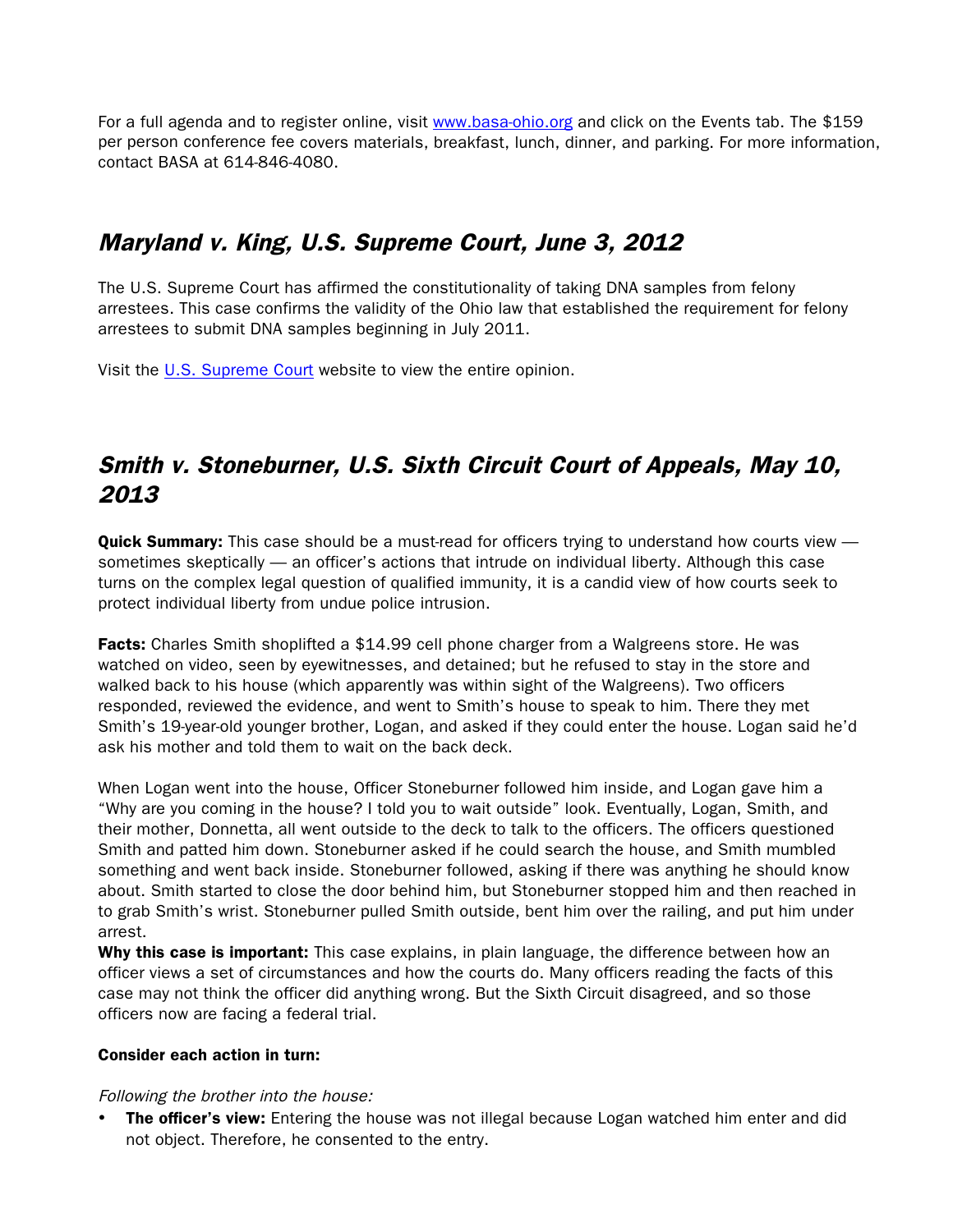**The court's view:** The officer was told to wait outside but entered anyway. While Logan may have "acquiesced" to Stoneburner entering, he didn't "freely invite" the officer in. Further, he gave the officer a dirty look for entering.

The court didn't buy the officer's argument that Logan "consented" to allow him to enter just because Logan didn't tell him to leave. Logan's version of the events was that he told Stoneburner to stay on the deck, but Stoneburner simply ignored him and entered the house anyway. Here, the court is suggesting that a citizen who has already told an officer not to enter should not be required to attempt to forcibly eject an officer who has entered anyway. Put simply, once Logan told Stoneburner to stay outside, Stoneburner had no legal authority to enter the house and violated the Constitution the second he crossed the threshold.

#### Entering the house a second time to reach in and grab Smith:

- **The officer's view:** He had probable cause to arrest because he had evidence that Smith had stolen property. Therefore, his entry was justified as hot pursuit or to prevent the destruction of evidence.
- **The court's view:** Smith, who stole a \$14.99 phone charger, was simply leaving the questioning. Since he had consented to speak with the officers, he was free to leave as well. Therefore, he was not being "hotly pursued," and the court flatly rejected the idea that he would destroy the evidence.
	- $\circ$  If a suspect particularly one suspected of a low-level crime such as stealing a \$15 phone charger — walks away from questioning and back into his house, he is not "fleeing." Otherwise, as the court noted, "To call that choice 'flight' would make a fugitive out of any citizen who exercises the right to end a voluntary conversation with a police officer."
	- $\circ$  Moreover, even if there had been pursuit, it couldn't have been "hot" pursuit because there was no emergency that required Smith's immediate apprehension. As the court noted, if Stoneburner had gone to get a warrant, Smith "would have remained inside the house, a nonviolent person alone with a non-violent phone charger."
	- $\circ$  There was no serious risk to the evidence. There was eyewitness evidence of the stolen charger, and there was really no way to get rid of the charger. As the court noted, "Tossing the charger out the window would have accomplished little. This was not Venice. It was canalfree Sturgis, Mich."

**Keep in mind:** The officers in this case were investigating the theft of a \$15 phone charger, a fact that played heavily in the court's analysis of the officers' action, and they essentially invited themselves into the Smiths' home without permission. There was no doubt in the court's mind that the officers grossly exceeded the scope of any "consensual" permission from the occupants.

In the past, we've recommended that in order to think of what consent means, you should try putting yourself in the homeowner's shoes and imagine a consensual encounter with a stranger such as a door-to-door solicitor. This is because when you are having a *consensual conversation* with a suspect, you are in the same circumstances as any other citizen. By definition, a consensual encounter is one where you are not exercising police authority to force someone to talk to you. The idea of "consent" is that you are not using your position of authority to coerce your way into someone's house, rather that they are freely inviting you in.

So, imagine what your reaction would be if you asked a solicitor to wait outside and they instead walked into your house behind you. You would feel like they were violating your home and privacy. The second you do the same thing to a citizen, you are moving beyond the scope of a consensual encounter.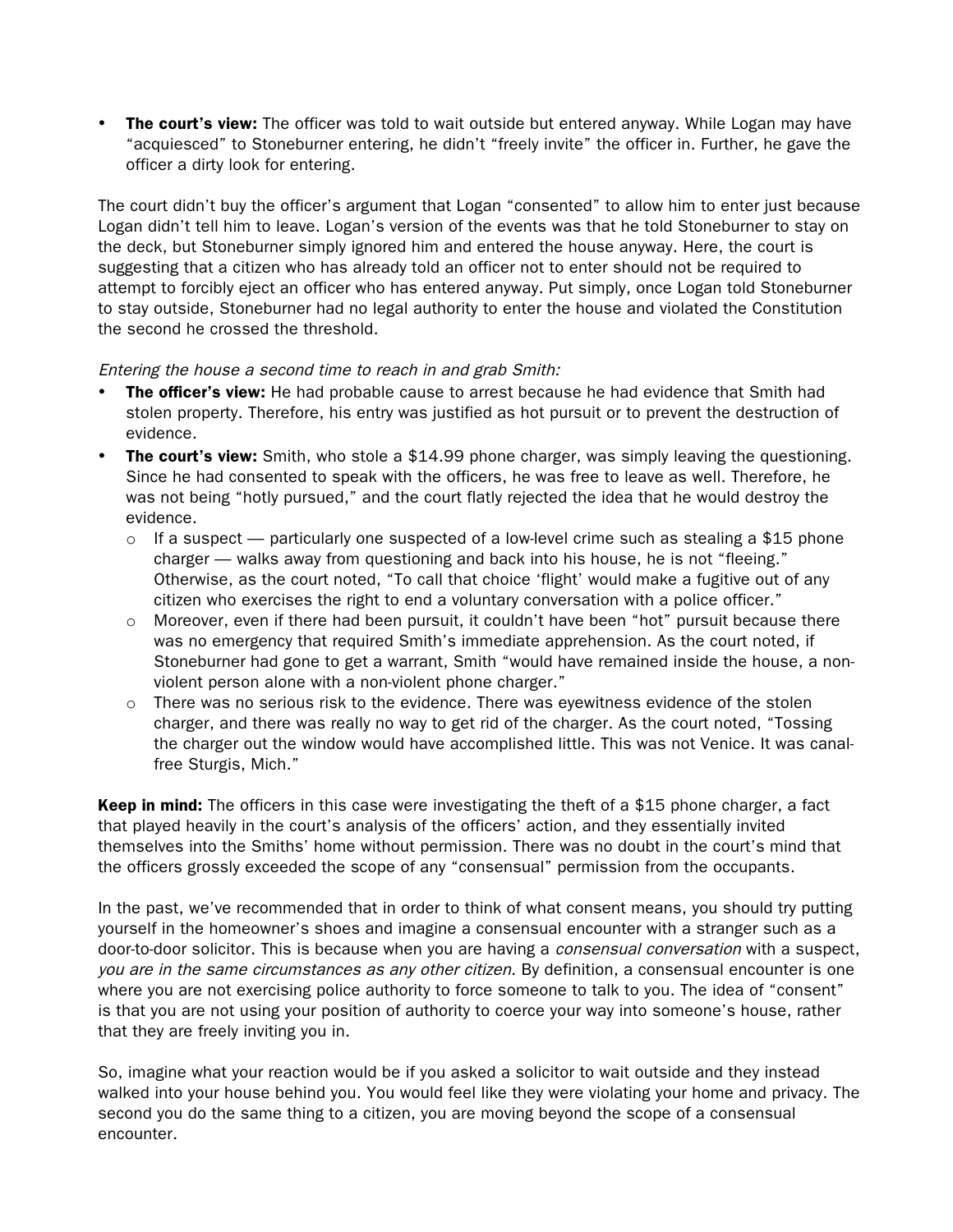Visit the [U.S. Sixth Circuit Court of Appeals](http://www.ca6.uscourts.gov/opinions.pdf/13a0132p-06.pdf) to view the entire opinion.

# United States v. Siler, U.S. Sixth Circuit Court of Appeals, May 15, 2013

**Question:** Can an officer use false threats or promises of leniency to secure a confession from a suspect?

**Quick Answer:** No. The Sixth Circuit said the interrogation in this case "presents a stark example of police impropriety and deplorable interrogation techniques." This is a good read on how not to get a confession.

Facts: Jeffery Siler was arrested by the Knoxville Police Department on a probation violation, but he was interviewed by an investigator regarding two burglaries. In the first interview, the investigator Mirandized Siler and then asked him about a handgun that had been stolen from one of the houses. During the course of the interview, the investigator told Siler:

- He had clout with the prosecutor, suggesting that the prosecutor would go along with him.
- He could not promise Siler anything, but he was "the one who typed the warrants" and therefore he was instrumental in deciding whether Siler got charged or went to rehab.
- He could not put an agreement in writing unless he first charged Siler.

There was a short break, and when the investigator returned, Siler asked what would happen if he could locate the gun. The investigator said he would speak with Siler's probation officer. In addition, he brought in a stack of papers that allegedly noted 30 different investigations involving Siler, and when asked if those would go away, the investigator said, "There you go." He again indicated that he typed the warrants, and Siler wouldn't be charged. When asked who would be charged with the gun crime, the investigator said, "Nobody."

Ten days later, a second interview occurred at Siler's request, but only after Siler and his wife repeatedly tried to contact the investigator. At the interview, Siler was read his Miranda rights but asked questions about whether he was incriminating himself. The investigator again said the district attorney would work with him. Siler confessed and later was indicted on federal gun charges.

Why this case is important: Officers have some latitude in using deception to secure a confession. For example, it's common to overstate the strength of your evidence; but you cannot coerce a confession. The courts are particularly leery when an officer makes *promises or threats* that are vague or untrue. In other words, if you get a confession through promises that you know are not true (or that you later break), you are increasing the chances that a court will suppress the confession.

The court in this case looked at the totality of the circumstances regarding the confession and found that the investigator's actions were "deplorable." He lied or misrepresented his influence over the process. He repeatedly promised that no one would be charged if Siler confessed, a promise that he either had no ability to make or that he willfully broke later. The court found that the investigator's repeated coercive tactics overwhelmed Siler's ability to truly consent to confess.

Keep in mind: Interrogations can be tricky to navigate. There is a fine line between the kinds of appropriate nudging that leads to a confession versus inappropriate coercion that violates the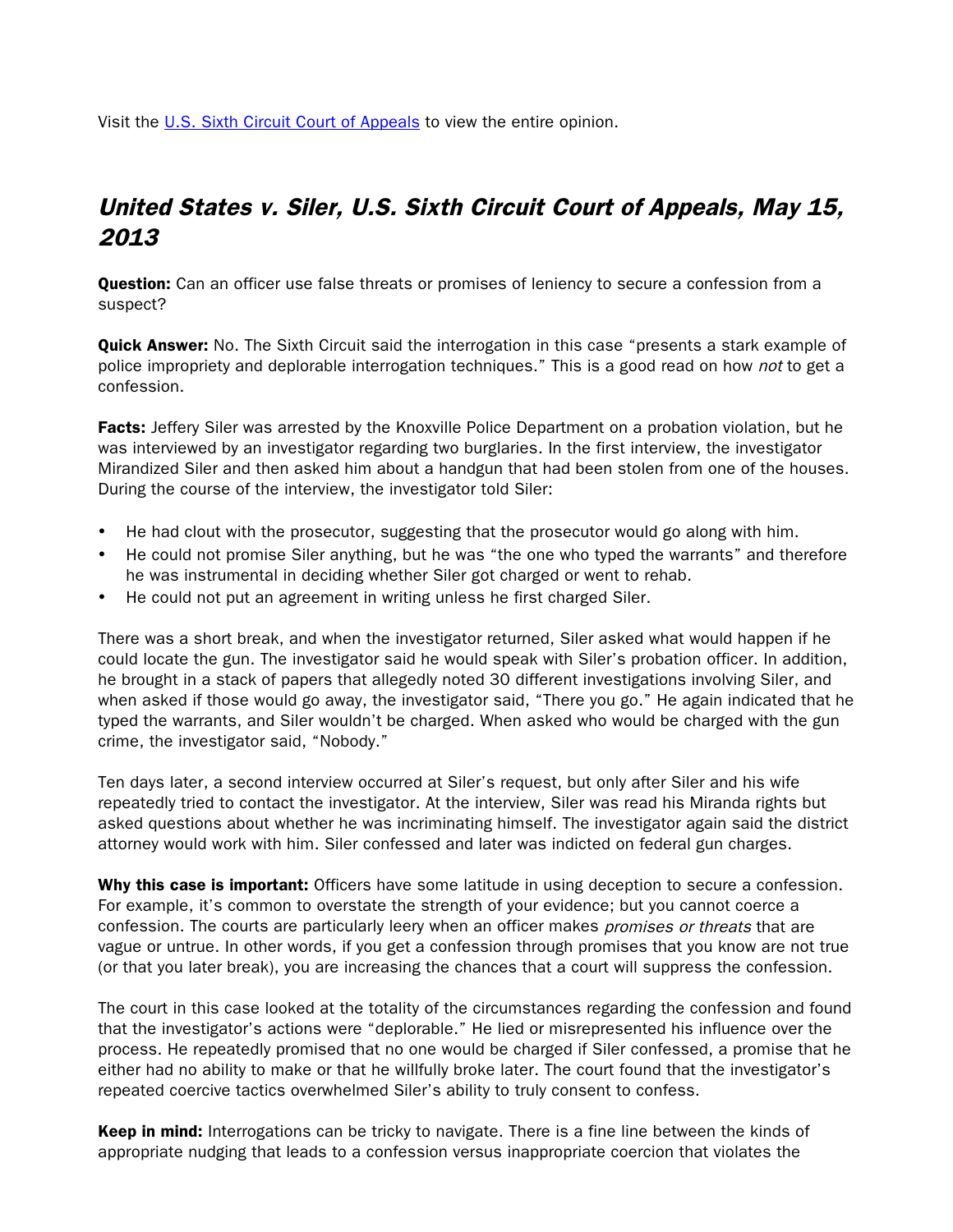Constitution. This case is a good, short read for anyone who wants to see an example unconstitutional coercion.

Visit the [U.S. Sixth Circuit Court of Appeals](http://www.ca6.uscourts.gov/opinions.pdf/13a0489n-06.pdf) website to view the entire opinion.

### State v. Howard, Second District Court of Appeals (Champaign, Clark, Darke, Greene, Miami and Montgomery counties), May 24, 2013.

**Question:** Can an officer open a small container found during a pat-down that he suspects may contain razor blades.

**Quick answer:** No. An officer's mere hunch that a small container may contain razor blades is insufficient.

**Facts:** Joseph Howard was patted-down as officers were investigating nuisance calls to a party being thrown by an outlaw biker gang. During the Howard's pat-down, the officer found a handgun (which Howard had a CCW permit for) and three legal pocket knives. He also detected a small, hard container in Howard's front pocket. Concerned the container might have razor blades in it, the officer opened it and discovered cocaine. The officer testified later that he had expertise in gang activity and believed that gang members (and others) occasionally hid razor blades on their person.

Why this case is important: The court held that opening the container violated the Constitution because the officer had neither consent nor a warrant. Pat-down searches promote officer safety, but they must be limited to weapons that could harm the officer. In the words, allowing officers the limited ability to pat-down a suspect is a balance between a person's right to privacy and protecting officers.

However, following a line of Ohio cases, this court held that if officers could search *any* container that could conceivably hold a razor blade, they would essentially be able to search every container. Indeed, because razor blades are so small and flexible, an officer conducting a pat-down for razors could search every article of clothing, bag, or container on a suspect.

**Keep in mind:** The purpose of a pat-down search is to protect you from *obvious* weapons that present an immediate risk to you. It is not a free license for you to conduct a search that the Constitution otherwise prevents. In Ohio, courts have routinely rejected the argument that officers open small containers because they might contain a small weapon like a razor blade. View the [Ohio Second District Court of Appeals](http://www.sconet.state.oh.us/rod/docs/pdf/2/2013/2013-ohio-2123.pdf) website to view the entire opinion.

# State v. Cruz, Eighth District Court of Appeals (Cuyahoga County), May 9, 2013

**Question:** Can officers search a vehicle that leaves a premises that they have a warrant to search?

**Quick Answer:** No. A search warrant is limited to the immediate premises it describes.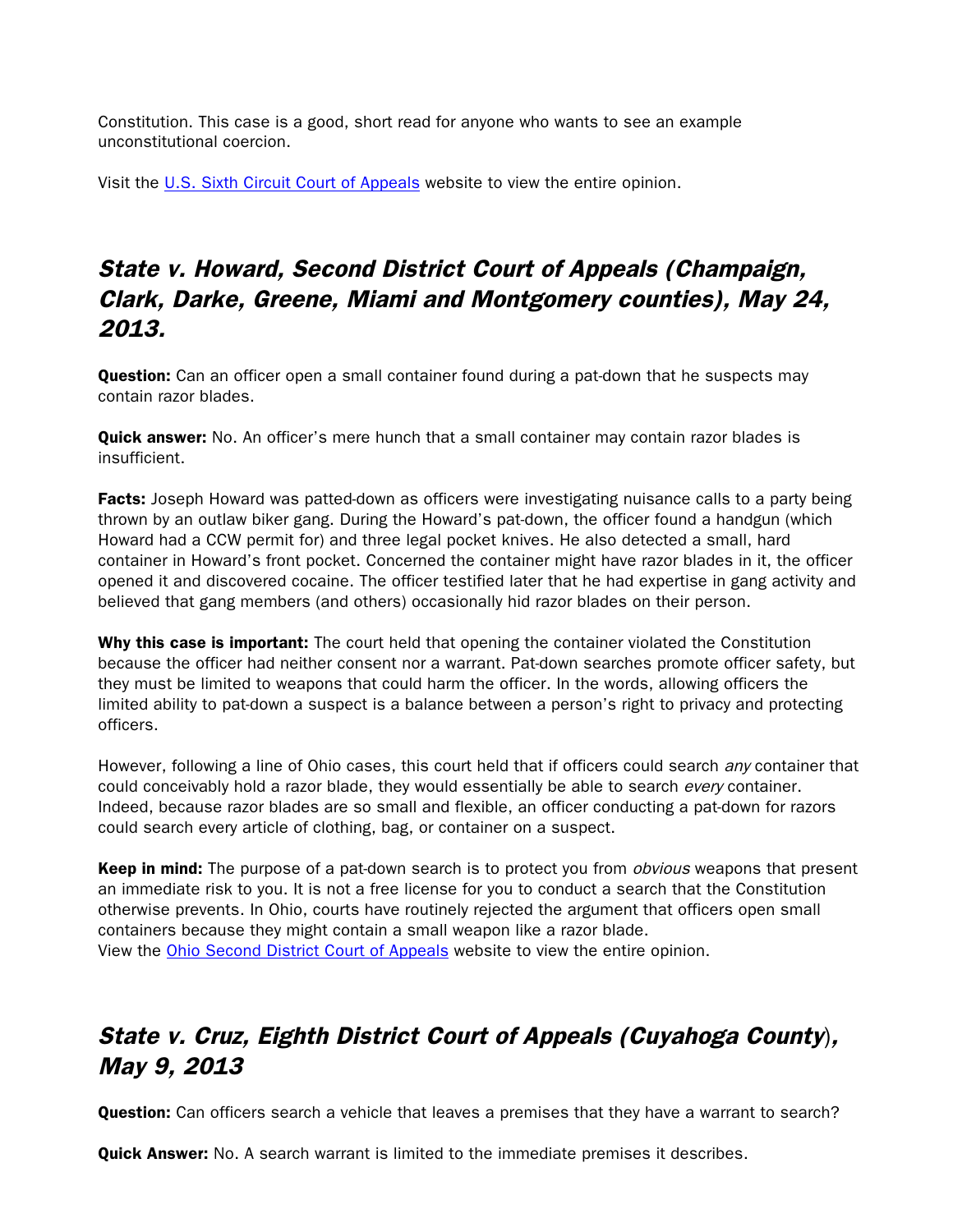**Facts:** Andres Cruz was running a drug operation through his pizza shop, receiving large amounts of cocaine and heroin. Officers made controlled buys against Cruz and ultimately got a search warrant for Cruz's residence. While the officers were preparing to execute the warrant, Cruz left the house. He was tailed by officers, lost briefly, reacquired, stopped, and placed under arrest. The officers traced Cruz's vehicle back and eventually found a purse containing nearly a kilo of cocaine and a third of a kilo of heroin that had been thrown out of Cruz's Trailblazer.

Why this case is important: Although these events took place in 2010, the Eighth District Court of Appeals applied a recent [U.S. Supreme Court case,](http://www.ohioattorneygeneral.gov/Files/Briefing-Room/Newsletters/Law-Enforcement-Bulletin/March-2013/Bailey-v-U-S-U-S-Supreme-Court-Feb-19-2013) Bailey v. U.S., and found that the search of Cruz's vehicle — which occurred far from the premises listed in the search warrant — was unconstitutional. However, although the search of the vehicle (and the statements obtained from Cruz during it) was unconstitutional, the court found that the convictions were supported by sufficient evidence because 1) the purse containing the drugs had been "abandoned," and therefore it wasn't unconstitutionally seized or searched, and 2) the search of the house was proper because it was covered by the warrant.

**Keep in mind:** When executing a premises-based search warrant (that is, one that allows you to search a particular house or apartment), you are limited to the premises and the very-near surrounding area. If a suspect has left the area, a premises-based search warrant does not allow you to stop and search them. Of course, if you execute a search warrant and a suspect flees from the premises, you may be able to pursue them under your agency's pursuit policies.

View the [Ohio Eighth District Court of Appeals website](http://www.sconet.state.oh.us/rod/docs/pdf/8/2013/2013-ohio-1889.pdf) to view the entire opinion.

# State v. Taylor, Ninth District Court of Appeals (Lorain, Medina, Summit and Wayne counties), May 20, 2013

Question: Is physical control a lesser-included offense of an over-the-limit OVI?

### Quick Answer: No.

Facts: Richard Taylor was charged with OVI and found not guilty. However, the court found him guilty of the lesser-included offense of physical control. Taylor appealed the conviction, and the appeals court overturned.

Why this case is important: When a person is acquitted an on offense, he can still be convicted of an uncharged lesser-included offense. What this means is that even if a suspect is "undercharged" (that is, not charge with every conceivable offense), a court can still convict on lower-level charges "included" in the greater offense. A good example of this is theft and robbery. You cannot commit a robbery without committing a theft; so theft is a lesser-included offense of robbery.

However, whether one offense is a lesser-included offense of another often is a complex legal question. In this short, seven-page opinion, the court explained why physical control is not a lesserincluded offense of OVI by covering issues ranging from the drunken operation of a bicycle to whether electric cars have an ignition.